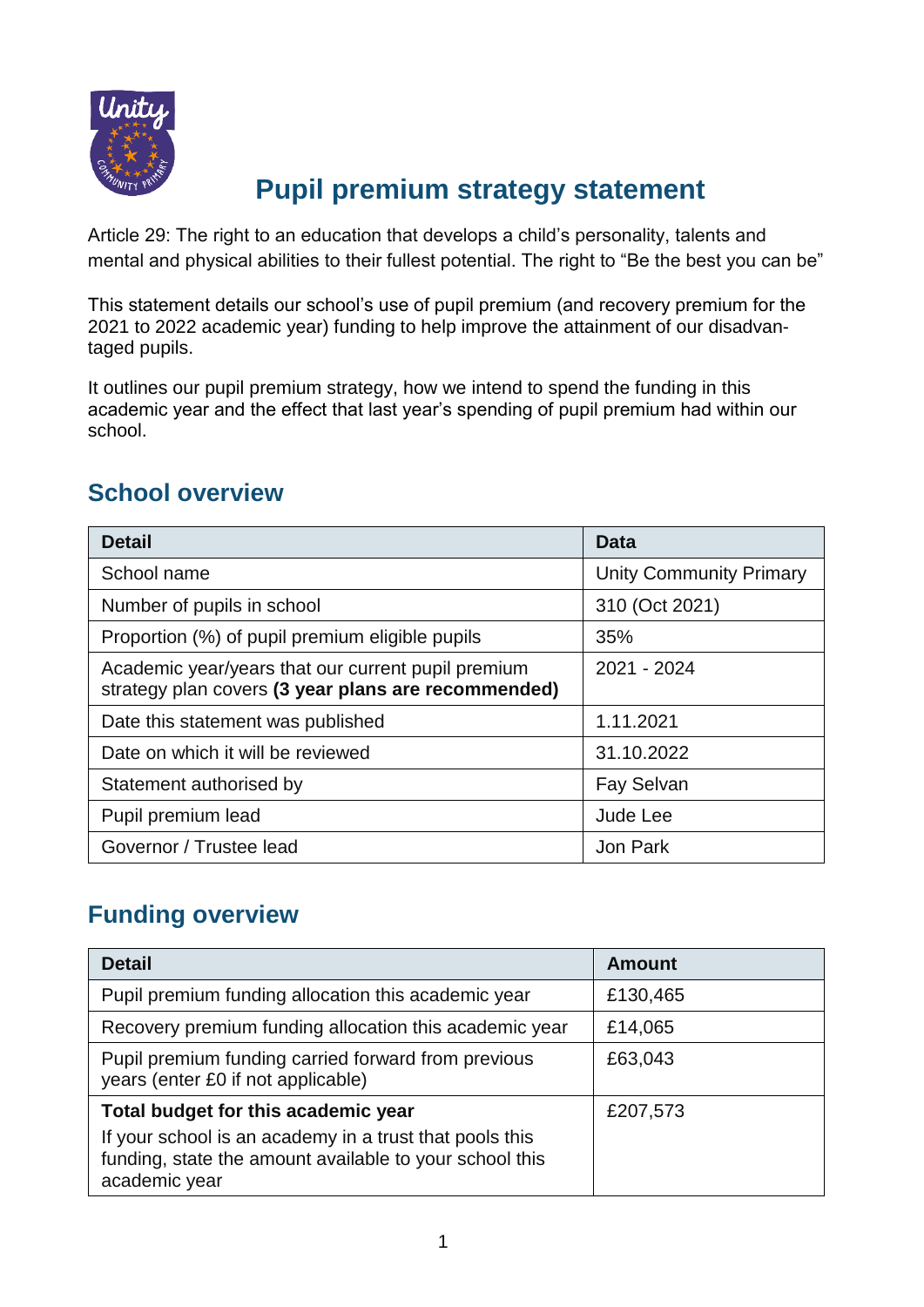# **Part A: Pupil premium strategy plan**

### **Statement of intent**

The intent in our use of the pupil premium grant is to improve a range of outcomes for disadvantaged learners and catch up on learning that has been impacted by the COVID pandemic. We aim to;

- Narrow the attainment gap between disadvantaged pupils and non PP pupils
- Increase social and emotional well-being of disadvantaged pupils
- Increase attendance and punctuality levels for disadvantaged pupils
- Increase access to home learning and enrichment experiences for disadvantaged pupils

The audit of need amongst disadvantaged learners has highlighted key areas where the impact of school closures and lockdown have been the greatest. These key areas identified included speech and language levels in EYFS, reading and phonics in KS1 and writing in KS2 and emotional wellbeing across the school but particulalry in KS2.

### **Challenges**

This details the key challenges to achievement that we have identified among our disadvantaged pupils.

| <b>Challenge</b><br>number | <b>Detail of challenge</b>                                                                                         |
|----------------------------|--------------------------------------------------------------------------------------------------------------------|
|                            | Low attainment, high levels of SEN, high levels of EAL                                                             |
| $\mathcal{P}$              | Children's mental health and wellbeing impacted by the pandemic which<br>impacts on children's readiness to learn. |
| 3                          | Poor attendance                                                                                                    |
| 4                          | High levels of deprivation leads to a lack of wider experience                                                     |
| 5                          | Limited access to remote learning; lack of IT and low levels of English<br>language in parents                     |

#### **Intended outcomes**

This explains the outcomes we are aiming for **by the end of our current strategy plan**, and how we will measure whether they have been achieved.

| Intended outcome                                                    | <b>Success criteria</b>                                                                                                                                                                            |
|---------------------------------------------------------------------|----------------------------------------------------------------------------------------------------------------------------------------------------------------------------------------------------|
| Accelerate progress and raise attainment of<br>disadvantaged cohort | Gap between disadvantaged children and<br>all children at Unity is narrowed/closed.<br>The gap between Unity disadvantaged<br>children and disadvantaged children<br>nationally is narrowed/closed |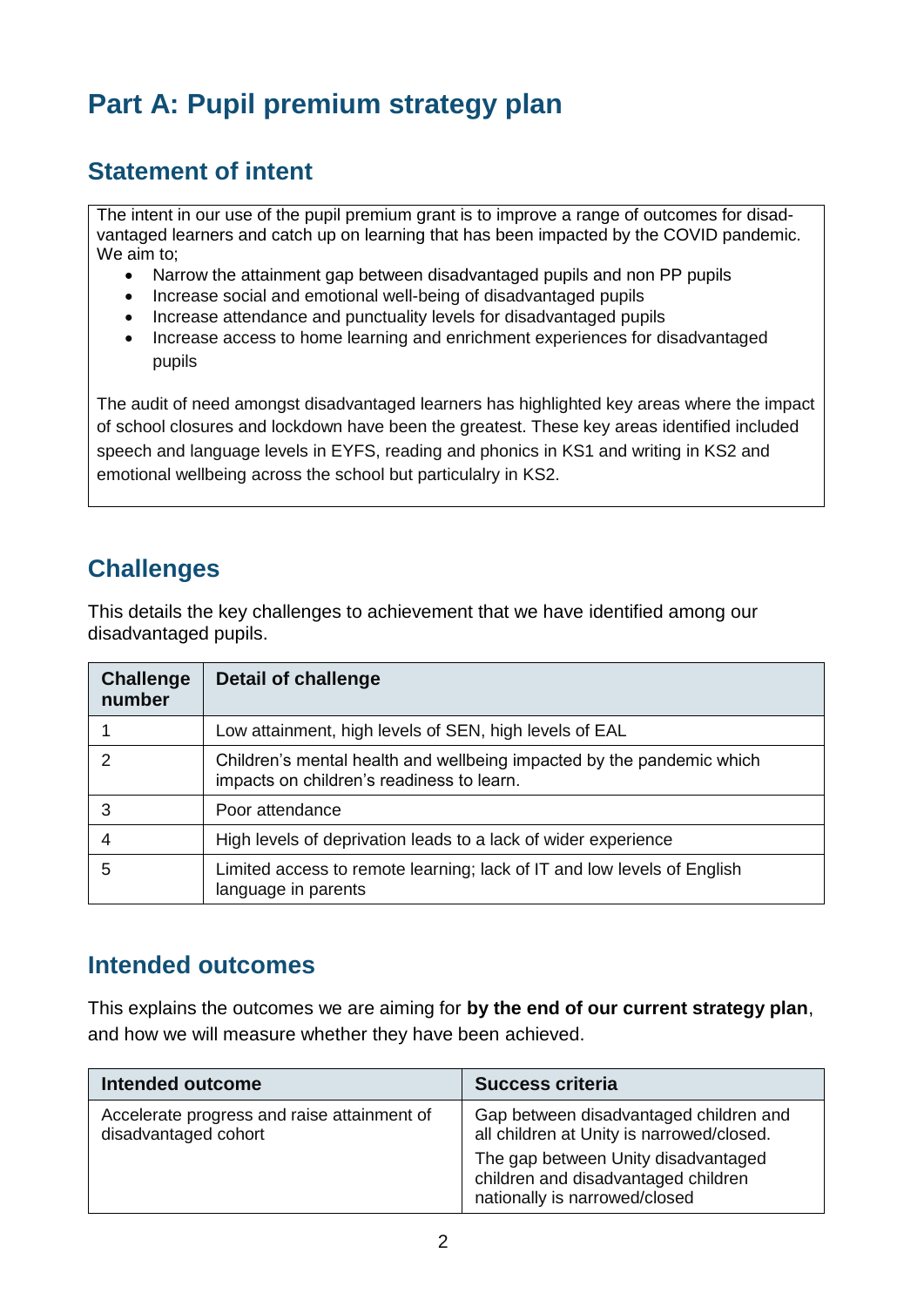| Improve the mental health and wellbeing of<br>disadvantaged children                                                                                                                                                                 | Disadvantaged children will be appropriately<br>supported to feel safe and secure in school<br>and thus ready to learn.<br>There will be fewer recorded behaviour<br>incidents for disadvantaged children<br>Leuvens scales will show a higher level of<br>engagement and satisfaction of<br>disadvantaged children |
|--------------------------------------------------------------------------------------------------------------------------------------------------------------------------------------------------------------------------------------|---------------------------------------------------------------------------------------------------------------------------------------------------------------------------------------------------------------------------------------------------------------------------------------------------------------------|
| Improve the attendance of pupil premium<br>children                                                                                                                                                                                  | The attendance of disadvantaged children is<br>increased to national average levels (96%).<br>The number of disadvantaged children who<br>are Persistently absent (PA) is reduced to<br>below 10%                                                                                                                   |
| Improve access of pupil premium children to<br>enriching, wider experiences.                                                                                                                                                         | All children in Y6 will experience a rural,<br>residential trip. Teaching and learning will<br>be engaging and motivating and accessible<br>for all - no cost to disadvantaged children.<br>This will improve their language and<br>engagement levels                                                               |
| Improve access to remote learning for<br>disadvantaged children so they will have use<br>of a device to access home learning. Parents<br>language levels will be improved and they will<br>support their children in remote learning | Language and IT classes for parents will<br>mean all disadvantaged children are<br>supported in home learning.<br>All disadvantaged pupils will have access to<br>a device for home learning.                                                                                                                       |

### **Activity in this academic year**

This details how we intend to spend our pupil premium (and recovery premium funding) **this academic year** to address the challenges listed above.

#### **Teaching (for example, CPD, recruitment and retention)**

Budgeted cost: **£74,737**

| <b>Activity</b>                                                                                         | <b>Intended Impact</b>                                                                                                                                                                                                                                            | <b>Challenge</b><br>number(s)<br>addressed |
|---------------------------------------------------------------------------------------------------------|-------------------------------------------------------------------------------------------------------------------------------------------------------------------------------------------------------------------------------------------------------------------|--------------------------------------------|
| Additional teachers in Y2<br>and Y6 to support QFT<br>£60,000                                           | Enhance teaching and learning and<br>raise attainment for disadvantaged<br>children                                                                                                                                                                               | 1 and $2$                                  |
| Recruit an additional<br>teacher for 3 days (Janu-<br>ary - August) as Assis-<br>tant SENDco<br>£14,737 | Disadvantaged children and families are<br>supported onto appropriate SEN<br>pathways leading to their needs being<br>fully understood. Disadvantaged<br>children with SEN will be properly<br>supported and therefore make better<br>progress and attain higher. | 1 and $2$                                  |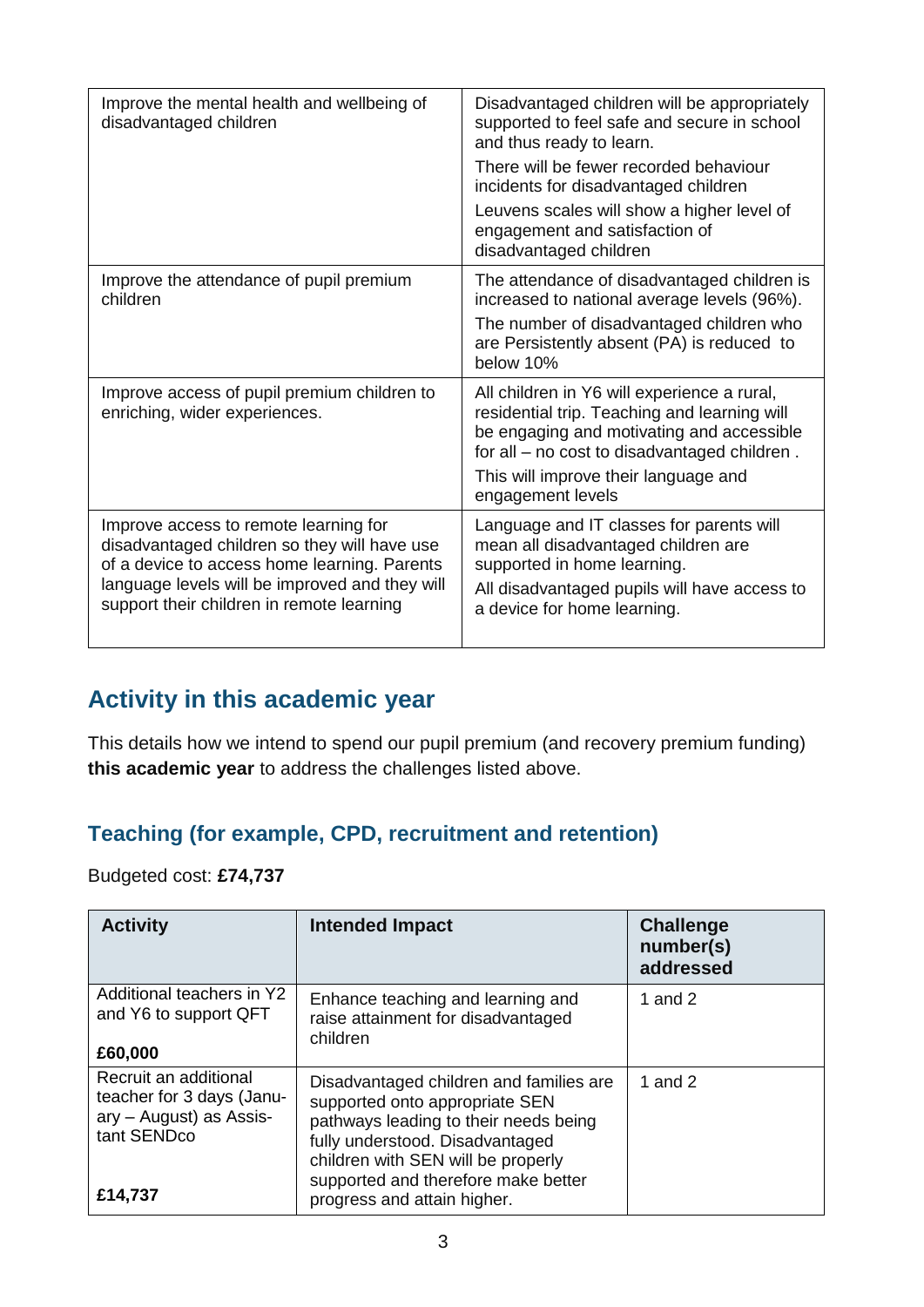#### **Targeted academic support (for example, tutoring, one-to-one support structured interventions)**

#### Budgeted cost: **£47,000**

| <b>Activity</b>                                                                                             | <b>Intended Impact</b>                                                                                      | <b>Challenge</b><br>number(s)<br>addressed |
|-------------------------------------------------------------------------------------------------------------|-------------------------------------------------------------------------------------------------------------|--------------------------------------------|
| School-led tutoring<br>£12,000                                                                              | Accelerate progress and aid recovery to<br>improve academic outcomes for<br>targeted disadvantaged children | 1, 5                                       |
| Specific Learning<br><b>Difficulty Teacher</b><br>£5,000                                                    | Improve outcomes and accelerate<br>progress of children with SpLD who are<br>also disadvantaged             | 1                                          |
| Additional TAs in each<br>phase to support<br>teaching and learning<br>and SEMH<br>interventions<br>£30,000 | Raise attainment and wellbeing for<br>disadvantaged children                                                | 1 and $2$                                  |

#### **Wider strategies (for example, related to attendance, behaviour, wellbeing)**

#### Budgeted cost: **£89,953**

| <b>Activity</b>                                            | <b>Intended Impact</b>                                                                                                                                                                                  | <b>Challenge</b><br>number(s)<br>addressed |
|------------------------------------------------------------|---------------------------------------------------------------------------------------------------------------------------------------------------------------------------------------------------------|--------------------------------------------|
| <b>Family Support Worker</b><br>time<br>£28,000            | Improve whole school attendance and<br>reduce persistent absence.<br>Increase children's engagement in<br>remote learning through the delivery of<br>IT support and language classes for<br>parents     | 3, 5, 2                                    |
| Set up and run a full<br>time Nurture provision<br>£30,000 | Disadvantaged children with SEMH to<br>access Nurture provision, this will<br>improve their access to the curriculum<br>and minimise disruption to the learning<br>of others. Learning Toolkit rated +4 | $1 - 4$                                    |
| <b>Horticultural Therapy</b><br>£12,000                    | Targeted disadvantaged children to<br>access therapy individually or in small<br>groups that will help them self-regulate<br>and improve their wellbeing and<br>engagement in learning                  | 1,2,4                                      |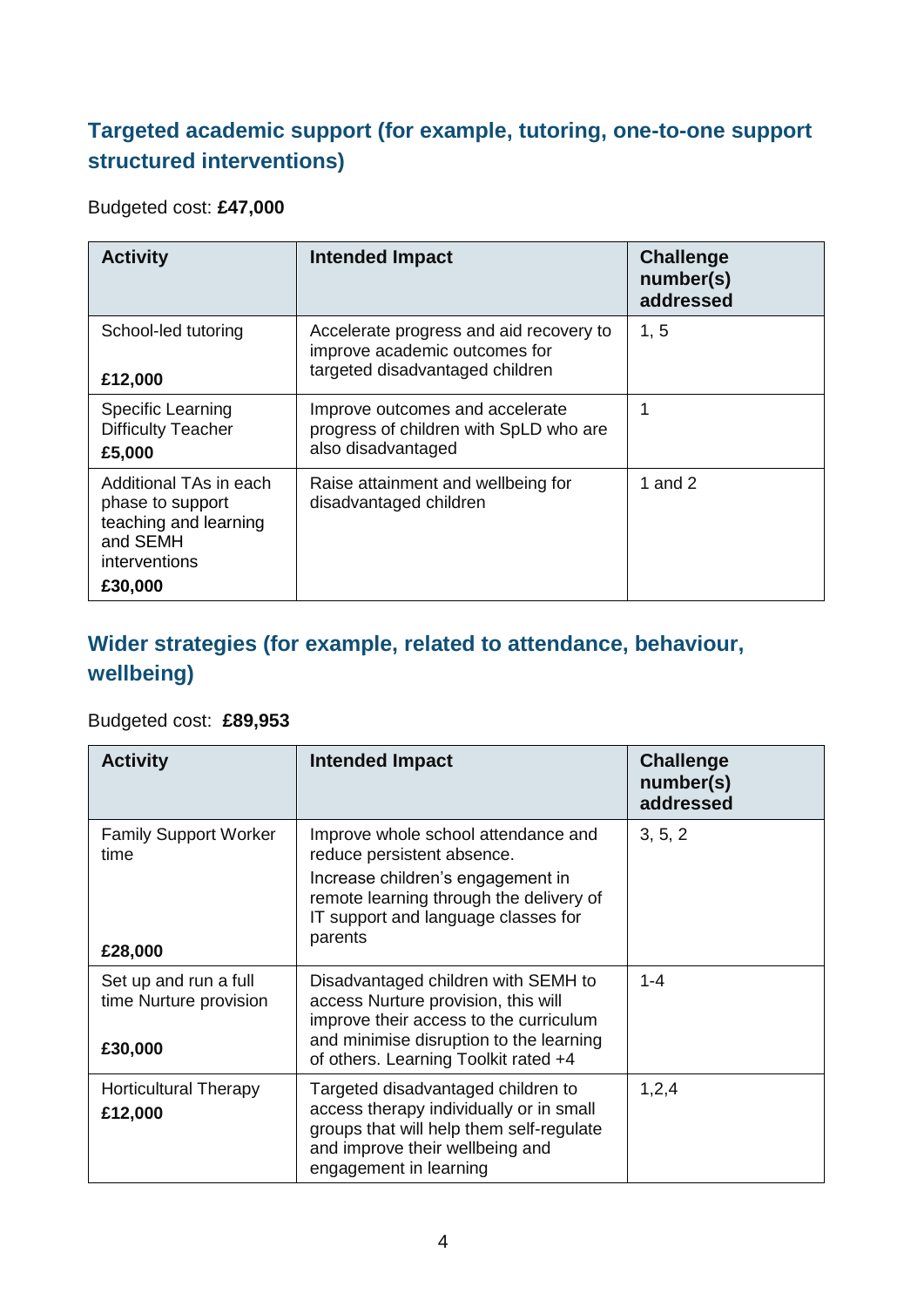| <b>Forest School provision</b><br>£10,500                                                                     | Engage Y2, Y4 and Y6 children in<br>outdoor learning leading to improved<br>wellbeing and academic outcomes.             | 1,2,4      |
|---------------------------------------------------------------------------------------------------------------|--------------------------------------------------------------------------------------------------------------------------|------------|
| Provide more<br>enrichment activities;<br>residential for Y6,<br>educational visits and<br>visitors<br>£5,336 | Widen disadvantaged children's<br>experiences leading to greater<br>vocabulary and impacts on wellbeing<br>and language. | 4, 3, 1, 2 |

## **Total budgeted cost: £ 207,573**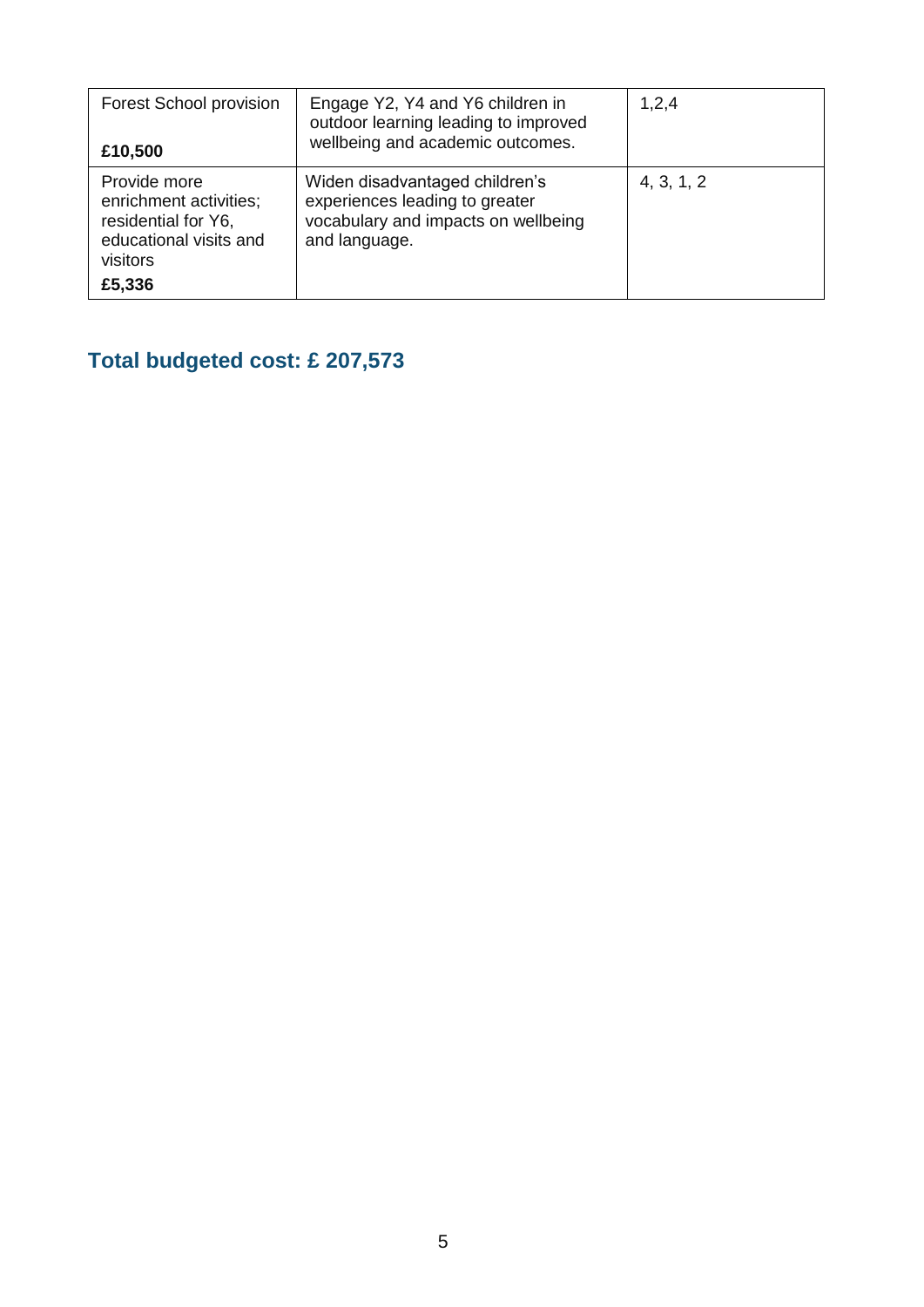# **Part B: Review of outcomes in the previous academic year**

### **Pupil premium strategy outcomes**

This details the impact that our pupil premium activity had on pupils in the 2020 to 2021 academic year.

In the 2020-21 Pupil Premium plan;

£25,000 was allocated to spend on hardware; laptops, tablets and dongles.

In the March 2020 lockdown it became apparent that many families with several children at Unity had inadequate technology from which to access remote learning. School maintained regular contact with all families through the first lockdown and provided work packs to continue to engage children in their learning. Devices were purchased and given (on long-term loan) to families so that all children could access online learning when the January 2021 lockdown happened. This was very effective, particularly in KS2 where children had been trained in using MS Teams, as all children had access to the full curriculum from home. This meant that on return to school, the dip in attainment was less than in the younger years where children still required an adult to support them in accessing learning.

Additional teaching assistants were recruited and funded through the pupil premium. Support was targeted at disadvantaged children to focus on gaps in learning that had occurred through lockdowns and school closures. This was targeted at KS1 children and phonics and reading interventions were prioritised. All children that received this individual support improved their reading age scores and moved up colour book bands. The SpLD teacher that worked with three disadvantaged children with dyslexia also had a positive impact on those children's progress. The SpLD sessions continued virtually through school closure.

Funding was allocated for additional Family Support Worker time to spend on improving attendance and engaging families in school and remote learning.

Family engagement remained a challenge because there was restricted access to the school building so workshops had to be delivered on line which highlighted the poor levels of IT skills and language levels of many Unity families. It was also difficult to impact on attendance as children had to isolate due to their own Covid status or as close contacts. This will remain a key priority for the coming year.

Observations indicated that pupil wellbeing and mental health were significantly impacted last year, primarily due to the continuing pandemic ongoing restrictions. The impact was particularly acute for disadvantaged pupils. Pupil premium funding was allocated for the set-up of an area in the school grounds and for 12 months of horticultural therapy (two therapists). There was significant impact for the children who received individual therapy with them all being able to self-regulate more effectively and receive better scores on the Boxall profile. There was also a positive impact on the children that accessed the group horticultural therapy; Leuvens scale scores increased and they were highly engaged in the work which raised their self-esteem and improved their wellbeing.

Pupil premium funding was also allocated to fund a wide range of enrichment activities. Many Unity children and particularly disadvantaged children have limited access to wider, enriching experiences. Forest school impacted positively on the children, improveing their self-esteem and engagement in outdoor education. Unity is committed to taking all disadvantaged children